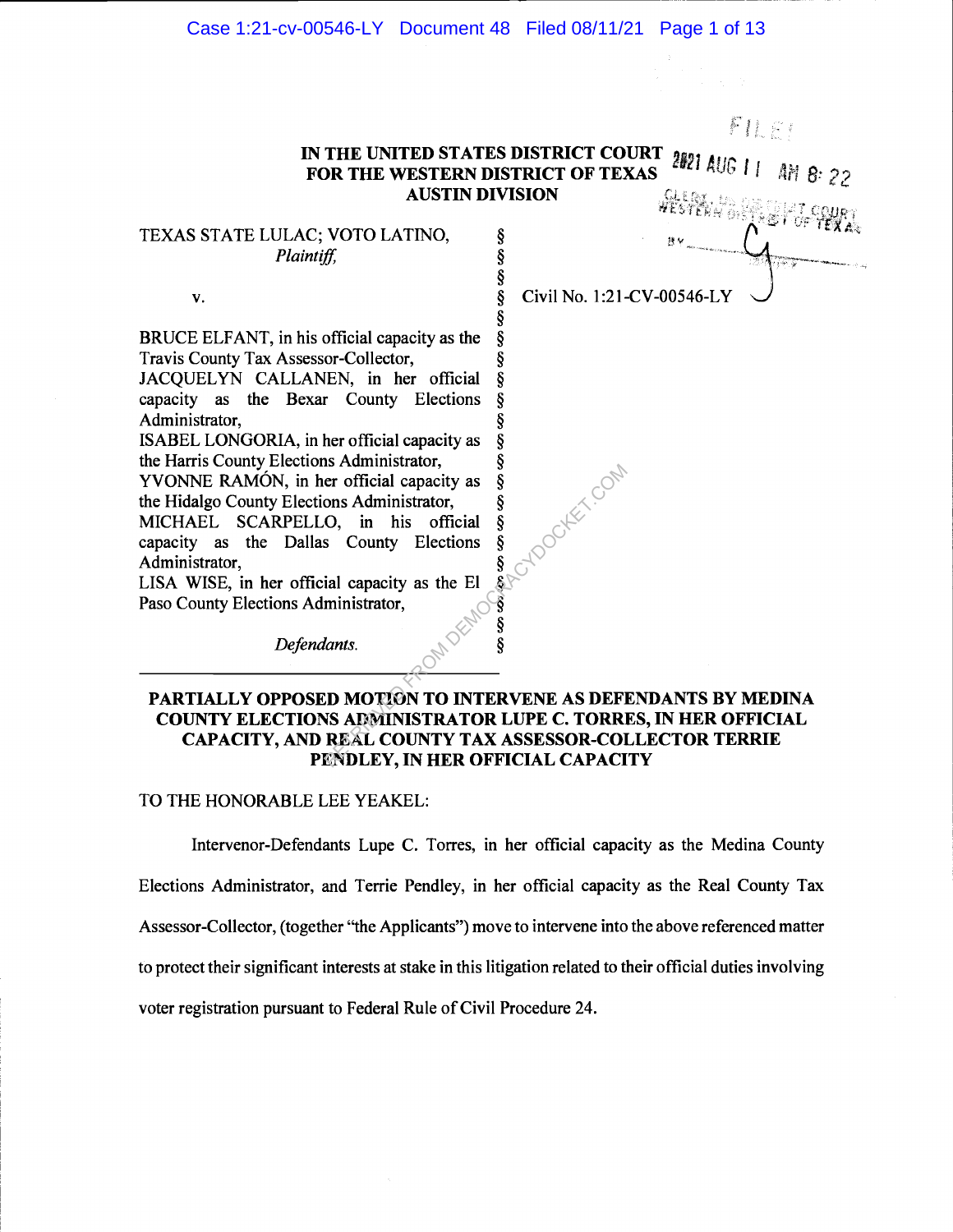## I. EXECUTIVE SUMMARY

Plaintiffs' challenge the constitutionality of Senate Bill 1111 ("SB 1111") enacted by the Texas Legislature during 87<sup>th</sup> legislative session and signed into law by Governor Greg Abbott on June  $16$ ,  $2021$ .<sup>1</sup> SB 1111 relates to the residence address of a voter for purposes of a response to a confirmation notice sent by a voter registrar.

Applicants seek to intervene in the action in order to protect their important and unique interests as election officials responsible for voter registrations in their respective rural counties. Applicants are charged with administering and implementing SB 1111 as voter registrars for the rural Texas counties of Medina and Real. The current named Defendants in this case are election administrators of six of the eight largest counties in Texas, with the smallest El Paso County ranking as the eighth largest county in Texas. Applicants are the voter registrars for the sixty-fifth and 218th largest counties in Texas. Given the vast size difference between the current named Defendants and the Applicants, Applicants seek to intervene to protect their rural interests in maintaining and administering their voter rolls. redina and Real. The current named Defends<br>the eight largest counties in Texas, with the st county in Texas. Applicants are the voter<br>in Texas. Given the vast size difference<br>icants, Applicants seek to intervene to proving

Applicants satisfy the requirement for intervention as of right in this case under Federal Rule of Civil Procedure 24(a) because of this interest in the rights at issue in this action. In the alternative, Applicants seek permissive intervention pursuant to Federal Rule of Civil Procedure 24(b)(2) as Applicants are state officials responsible for administering the challenged statute.

## II. APPLICANTS

Applicant Lupe C. Torres seeks to intervene in this action in her official capacity as the Election Administrator for Medina County, Texas. As a part of her duties as Elections

Available at: https://capitol.texas.gov/BillLookup/History.aspx?LegSess=87R&Bill  $=$ SB1111#votel36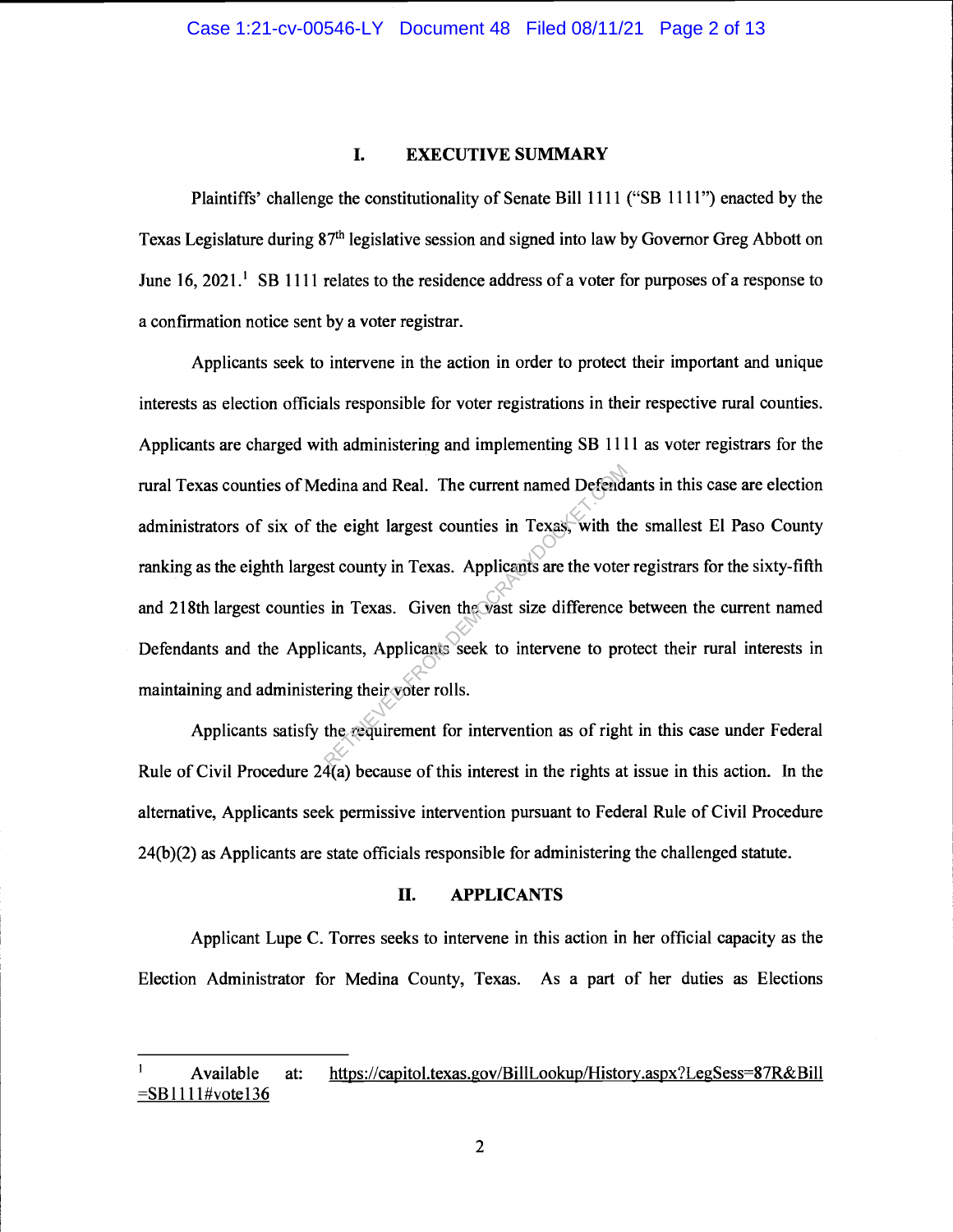Administrator, Ms. Torres serves as the voter registrar for Medina County. See Tex. Elec. Code § 12.001. Ms. Torres is primarily responsible for the implementation of the provisions of SB 1111 in Medina County, Texas.

Applicant Terrie Pendley seeks to intervene in this action in her official capacity as the Tax Assessor-Collector for Real County, Texas. As part of her duties as Tax Assessor-Collector, Ms. Pendley serves as the voter registrar for Real County. See Tex. Elec. Code § 12.001. Ms. Pendley is primarily responsible for the implementation of the provisions of SB 1111 in Real County, Texas.

# III. STATEMENT OF FACTS

Senate Bill 1111 was enacted this year during the  $8\%$  Session of the Texas Legislature. The purpose of the bill was to ensure that voters register at a physical address to ensure that the voter is voting in the proper precinct and is allowed to vote in the appropriate elections. As described in SB 1111's Bill Analysis: III. STATEMENT OF FACTS<br>was enacted this year during the 8<sup>4th</sup> Sessic<br>ns to ensure that voters register at a physica<br>per precinct and is allowed to vote in the<br>ll Analysis:<br>istration yoter confirmation process, this liden

"During a post-registration voter confirmation process, this bill provides that the voter's residence address for purposes of voter registration must meet the statutory residence requirements, which explicitly require the voter's current inhabitance, and explicitly excludes commercial post office boxes.

For voters with unusual circumstances, such as rural residents, full-time college students, and members of the military, the bill provides safeguards to ensure enfranchisement."2

SB 1111 makes sense especially in rural counties where post office boxes are located in only a few locations, yet a voter may reside in another precinct anywhere in the county or even in an adjacent county. This especially matters in intra-county elections such as for county

<sup>&</sup>lt;sup>2</sup> See SB 1111 Bill Analysis available at: https://capitol.texas.gov/tlodocs/87R/analysis/pdf/ SB01111F.pdf#navpanes=0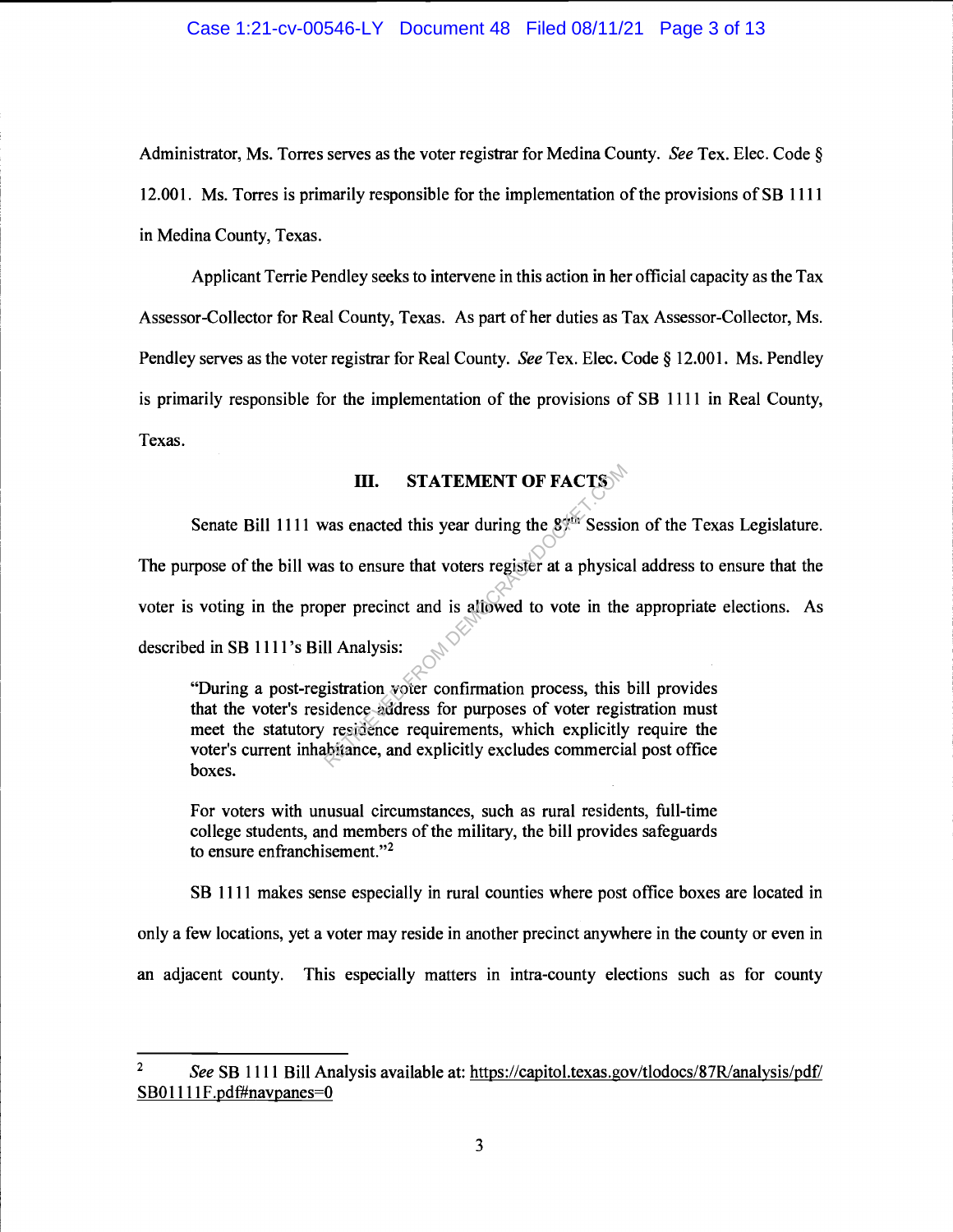#### Case 1:21-cv-00546-LY Document 48 Filed 08/11/21 Page 4 of 13

commissioner, justice of the peace, or constable where a voter living in an unincorporated area of the county but registering to vote at a post office box in an incorporated area would then be registered to vote other than where that voter actually resided. For example, a resident of Uvalde County living near Garner State Park may keep a post office box at the closest location in Rio Frio in Real County. Absent SB 1111, that person may claim the post office box address to vote in Real County, instead of Uvalde where the person lives. Or, a Medina County voter living west of State Highway 173 near the county line with Bandera located in in Medina County Precinct 1 could easily maintain a post office box at the nearest location in Hondo, TX, which is in Medina County Precinct 3.

Plaintiffs have sued election officials in six of the eight largest counties in Texas claiming that SB 1111 is unconstitutional under the First and Sixteenth Amendments. Applicants administer elections in much smaller counties than the current Defendants. Medina County, the sixty-fifth largest Texas county, has 50,057 residents, and Real County, the 218<sup>th</sup> largest county, has just 3,408 residents. The mechanics of voter registration in rural areas such as where Applicants discharge their duties are completely different than in the urban metroplexes served by the current Defendants. delection officials in six of the eight largest<br>ional under the First and Sixteenth Amendm<br>counties than the current Defendants. Me<br>50,057 residents, and Real County, the 21<br>chanics of voter registration in rural areas<br>omp

The Texas Elections Code recognizes the differences between large counties and small counties. For example, the act of counting ballots is also different for counties with a population greater than 100,000. Tex. Admin. Code § 81.36. Early polling places are mandated for counties with over 400,000 people but not for smaller counties. Tex. Elec. Code  $\S$  85.062. These are examples of state law treating counties different by population and reinforces the need for Applicant's small counties to have their interests heard. Yet, all Texas counties are subject to the requirements of SB 1111 once it becomes effective on September 1, 2021.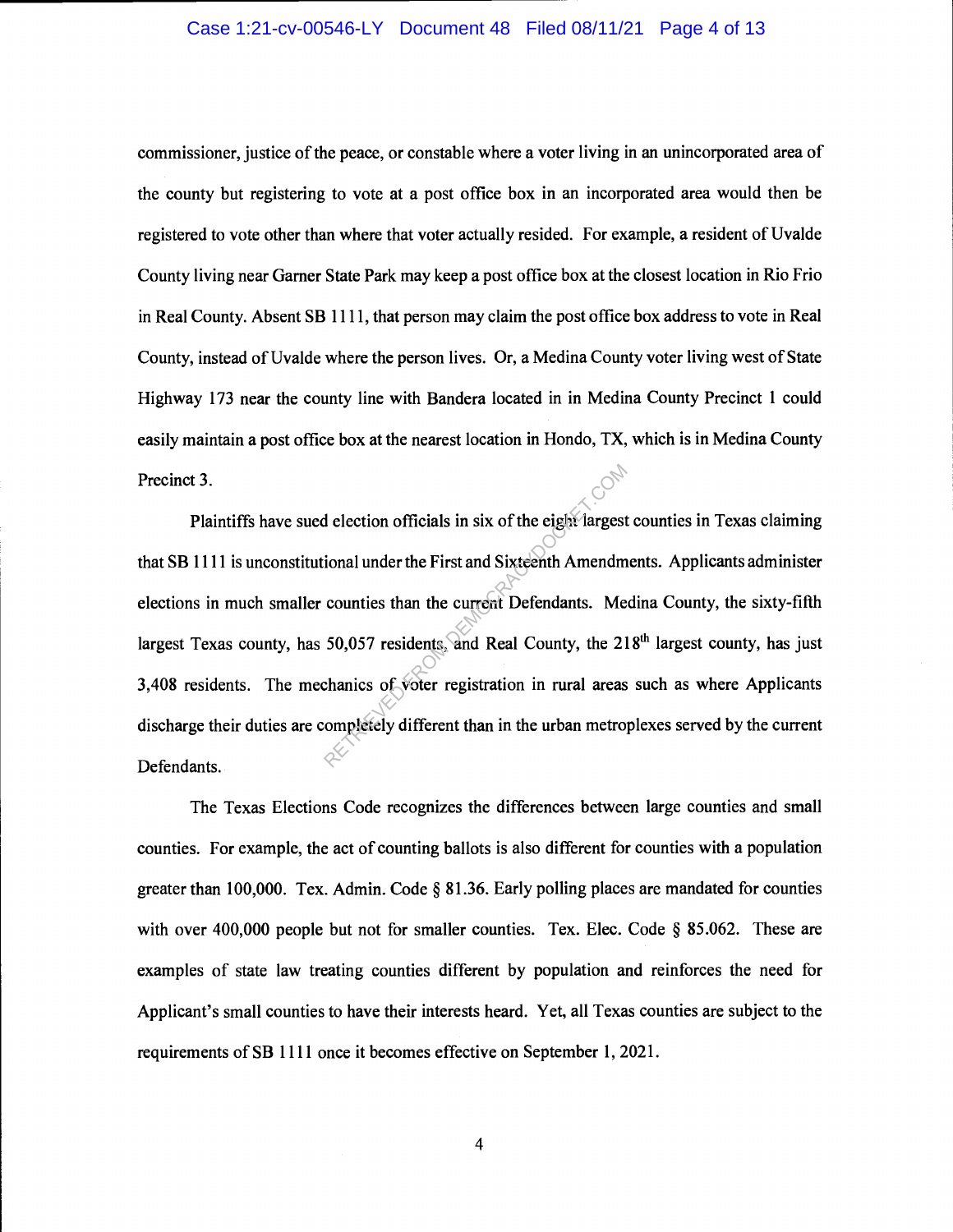#### IV. ARGUMENTS AND AUTHORITIES

# A. APPLICANTS SATISFY THE REQUIREMENTS FOR INTERVENTION AS OF RIGHT

On timely motion, the court must permit anyone to intervene who: "claims an interest relating to the property or transaction that is the subject of the action, and is so situated that disposing of the action may as a practical matter impair or impede the movant's ability to protect its interest, unless existing parties adequately represent that interest." Fed. R. Civ. P. 24(a). In applying this standard, courts construe Rule 24 liberally, and doubts are "resolved in favor of the proposed intervenor." In re Lease Oil Antirust Litigation, 570 F.3d 244, 248 (5th Cir. 2009). Generally, federal courts will "allow intervention where no one would be hurt and the greater justice could be attained." Heaton v. Monogram Credit Card Bank of Georgia, 297 F.3d 416, 422 (5th Cir. 2002). re Lease Oil Antirust Litigation, 570 F.3s<br>
will "allow intervention where no one wo<br>
Heaton v. Monogram Credit Card Bank of<br>
ends, the Fifth Circuit has developed the f<br>
on as of right is appropriate:<br>
nust file a timely

To achieve these ends, the Fifth Circuit has developed the following four-factor test to determine when intervention as of right is appropriate:

(1) the applicant must file a timely application; (2) the applicant must claim an interest in the subject matter of the action; (3) the applicant must show that disposition of the action may impair or impede the applicant's ability to protect that interest; and (4) the applicant's interest must not be adequately represented by existing parties to the litigation.

Heaton, 297 F.3d at 42.

As explained below, Applicants satisfy these four factors.

#### 1. Applicants ' Motion is Timely

Applicants have filed their intervention motion before the current Defendants have answered this lawsuit. Timeliness of intervention depends on a "review of all the circumstances." Trans Chem. Ltd. v. China Nat'l Mach. Imp. & Exp. Corp., 332 F.3d 815, 822 (5th Cir. 2003). Nonetheless, the Fifth Circuit has identified at least four factors that it will consider to determine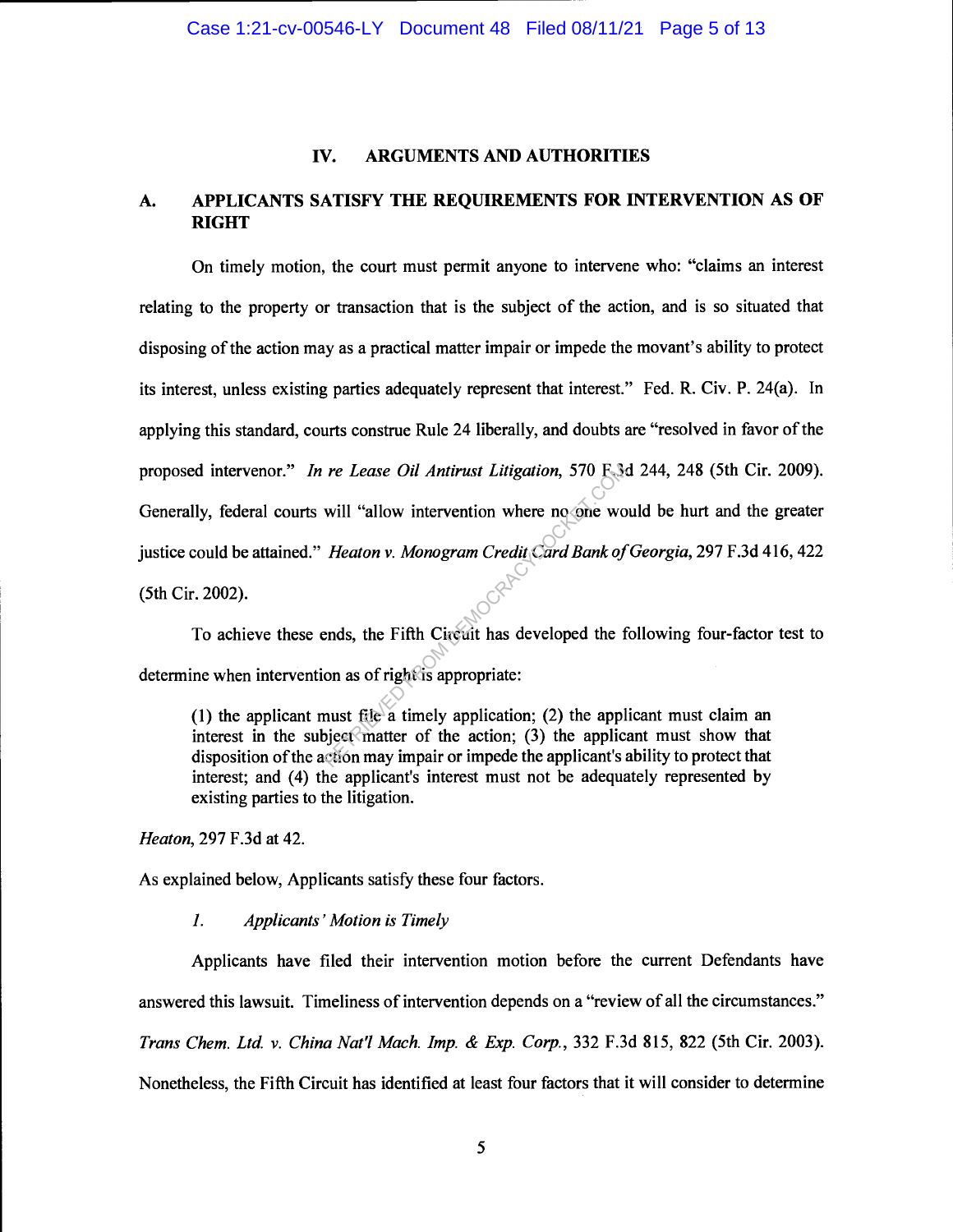#### Case 1:21-cv-00546-LY Document 48 Filed 08/11/21 Page 6 of 13

timeliness: (1) the length of time the intervenor knew or should have known of his interest in the case; (2) prejudice to the existing parties resulting from the intervenor's failure to apply for intervention sooner; (3) prejudice to the intervenor if his application for intervention is denied; and (4) the existence of unusual circumstances. Id.

Although these factors give structure to the timeliness analysis, the Fifth Circuit has repeatedly held that they do not constitute a rigid formula. Ross v. Marshall, 426 F.3d 745, 754 (5th Cir. 2005). The "timeliness analysis remains 'contextual," and should not be used as a "tool of retribution to punish the tardy would-be intervenor," but rather should "serve as a guard against prejudicing the original parties by the failure to apply sooner." Id. Here, while there are no unusual circumstances, each of three remaining factors weigh in favor of allowing Applicants to intervene.

# a. There was no significant gap in time between Applicants' knowledge of their interest in the litigation and the filing of the motion to intervene.

When the intervention is filed within days of the Original Complaint, there is a strong presumption of timeliness. See, e.g., Stallworth v. Monsanto Co., 558 F.2d 257 (5th Cir. 1977) (movants discharged their duty to act quickly by filing petition less than one month after district court entered consent order); Association of Professional Flight Attendants v. Gibbs, 804 F.2d 318 (5th Cir. 1986) (five-month lapse found not unreasonable). "Most [Fifth Circuit] case law rejecting motions for intervention as untimely concern motions filed after judgment was entered in the litigation." Edwards v. City of Houston, 78 F.3d 983,1001 (5th Cir. 1996); see also, John Doe No. Iv. Glickman, 256 F.3d 371, 377 (5th Cir. 2001) ("The Institute filed its motion to intervene ... before trial and any final judgment. We cannot say that this delay is unreasonable."). Here, Applicants filed this motion to intervene before the existing Defendants even filed their original answers or otherwise responded to the complaint. This gap between knowledge of interest in the re is by the failure to apply sooner." *Id.* Here<br>
ee remaining factors weigh in favor of allow<br>
re was no significant gap in time between<br>
r interest in the litigation and the filing of the<br>
tion is filed within days of t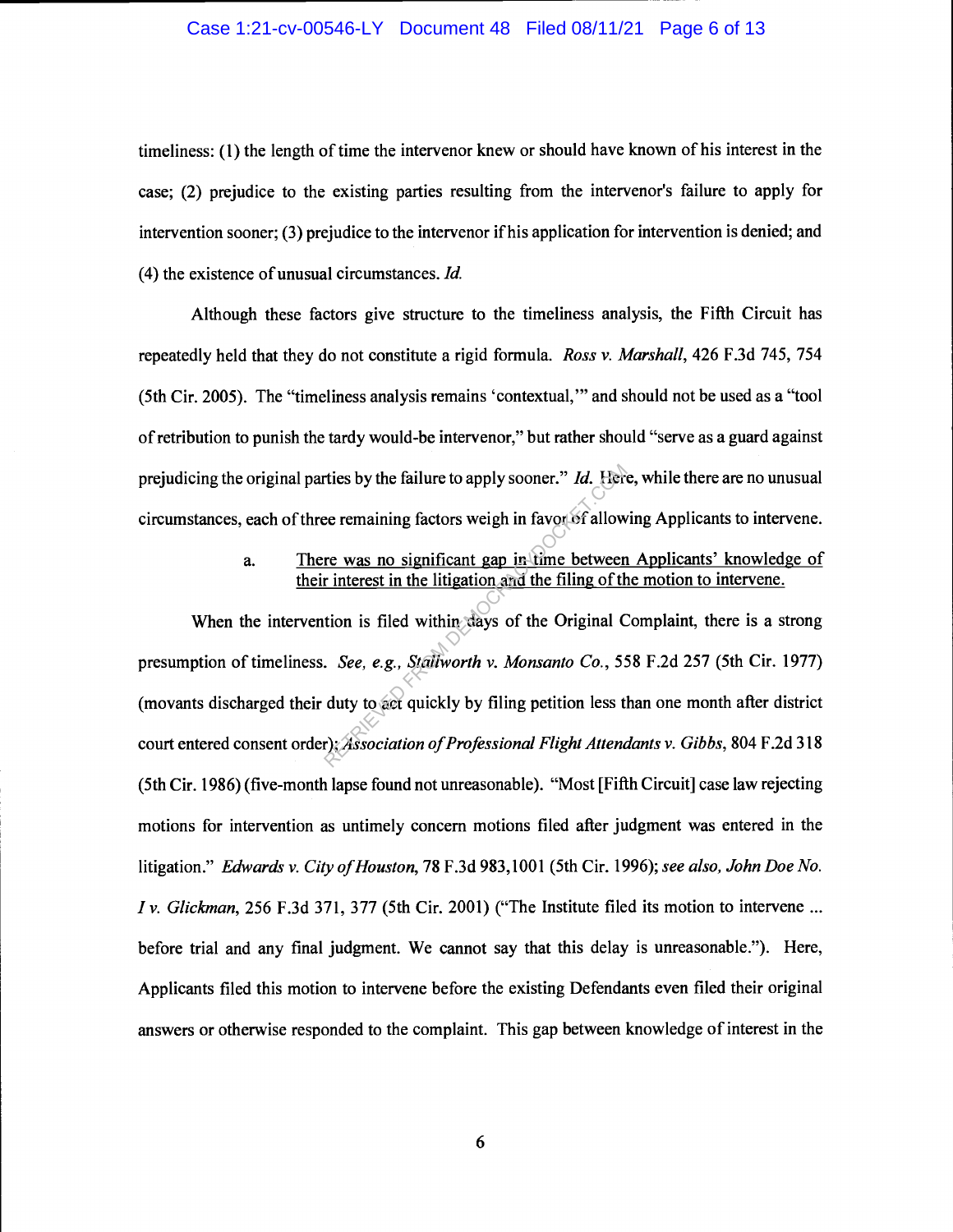#### Case 1:21-cv-00546-LY Document 48 Filed 08/11/21 Page 7 of 13

litigation and filing of the motion to intervene is well within the norm for the Fifth Circuit. Applicants' motion is therefore timely.

## b. The time of Applicants' intervention will not prejudice existing parties.

The second timeliness factor "weighs the prejudice to other parties caused by the delay in seeking intervention." In re Lease Oil Antitrust Litigation, 570 F.3d at 248. "Any potential prejudice caused by the intervention itself is irrelevant, because it would have occurred regardless of whether the intervention was timely." Id. Here, the timing of Applicants' intervention will not prejudice any of the parties. To date, Plaintiffs have filed the only pleading in this case. Therefore, granting Applicants' motion at this time will not result in significant disruption or delay. Nor will it undermine any of the progress in the litigation to date—there have not been any motions or other matters ruled on by this Court nor has a schedule been set. Accordingly, granting intervention is proper. on at this time will not result in significant of<br>gress in the litigation to date—there have no<br>burt nor has a schedule been set. According<br>ying intervention would prejudice Applican<br>etermining prejudice is low. *See, Sier* 

# c. Denying intervention would prejudice Applicants.

The standard for determining prejudice is low. See, Sierra Club v. Espy, 18 F.3d 1202, 1207 (5th Cir. 1994). In Sierra Club, the court found that the Texas Forest Association (who purchases timber from national forests) would be prejudiced if not allowed to intervene in a lawsuit determining the validity of National Forest Service regulations regarding the harvesting of timber. Id. The court found that the prejudice remained, despite the fact that the TFA was involved in other litigation on the issue. Id. As the court explained, even a temporary' restriction on rights is sufficient to constitute prejudice.  $Id$ . (The Movants "have the prospect of injury if the Forest Service cannot deliver constant volumes of timber.").

SB 1111 concerns the accuracy of voter rolls. And Applicants are tasked with maintaining voter rolls in their role as voter registrars for Medina County and Real County. Applicants have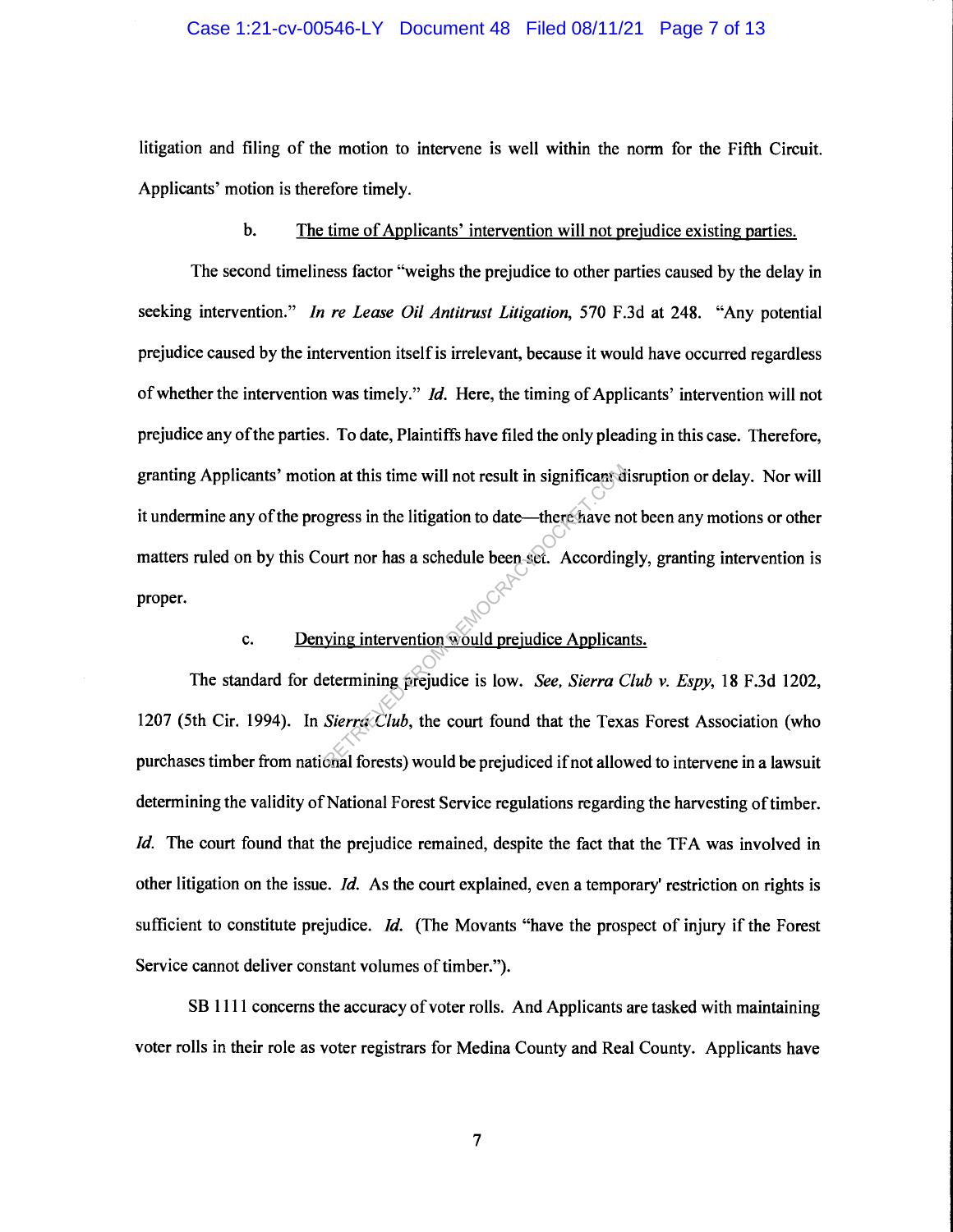## Case 1:21-cv-00546-LY Document 48 Filed 08/11/21 Page 8 of 13

an interest in defending the constitutionality of SB 1111. Furthermore, denying Applicants' intervention motion will cause prejudice because the outcome of this lawsuit may cause confusion in the administration of elections in the 2022 election cycle should Plaintiffs prevail. Applicants both administer elections for their respective counties within the Western District of Texas. Yet, an unfavorable judgment against the named defendants could be binding as precedent within the Western District, but Applicants will not be able to address the consequence of Plaintiffs claims on their counties unless allowed to intervene. The Texas Legislature enacted SB 1111 to apply to the voter registration process for all counties, and it will cause chaos in the administration of the elections process if only certain county election administrators are allowed to be cherry-picked as named Defendants by Plaintiffs.

### 2. Applicants have an interest in the subject matter of the action.

The interest test is "primarily a practical guide to disposing of lawsuits by involving as many apparently concerned persons as is compatible with efficiency and due process." Sierra Club v. Espy, 18 F.3d 1202, 1207 (5th  $\overline{\mathbb{C}}$ ir. 1994). To meet the interest requirement of Rule 24, all that is required "is an interest in property or other rights that are at issue" in the underlying litigation. *Diaz v. Southern Drilling Corp.*, 427 F.2d 1118, 1124 (5th Cir. 1970). An applicant's interest is obvious when he asserts that the subject matter of the suit will affect his ability to use his private property. Id. ("Interests in property are the most elementary type of right that Rule 24(a) is designed to protect."). extrain county election administrators are ally<br>
multiffs.<br>
have an interest in the subject matter of the<br>
"primarily a practical guide to disposing<br>
d persons as is compatible with efficiency<br>
., 1207 (5th Cir. 1994). To

Applicants are responsible for administering and maintaining voter rolls and will be responsible for implementing SB 1111. They have considerable interest in voter registration procedures and policy, especially as it is arguably likely that Applicants will be bound by a determination of this Court as to the constitutionality of SB 1111.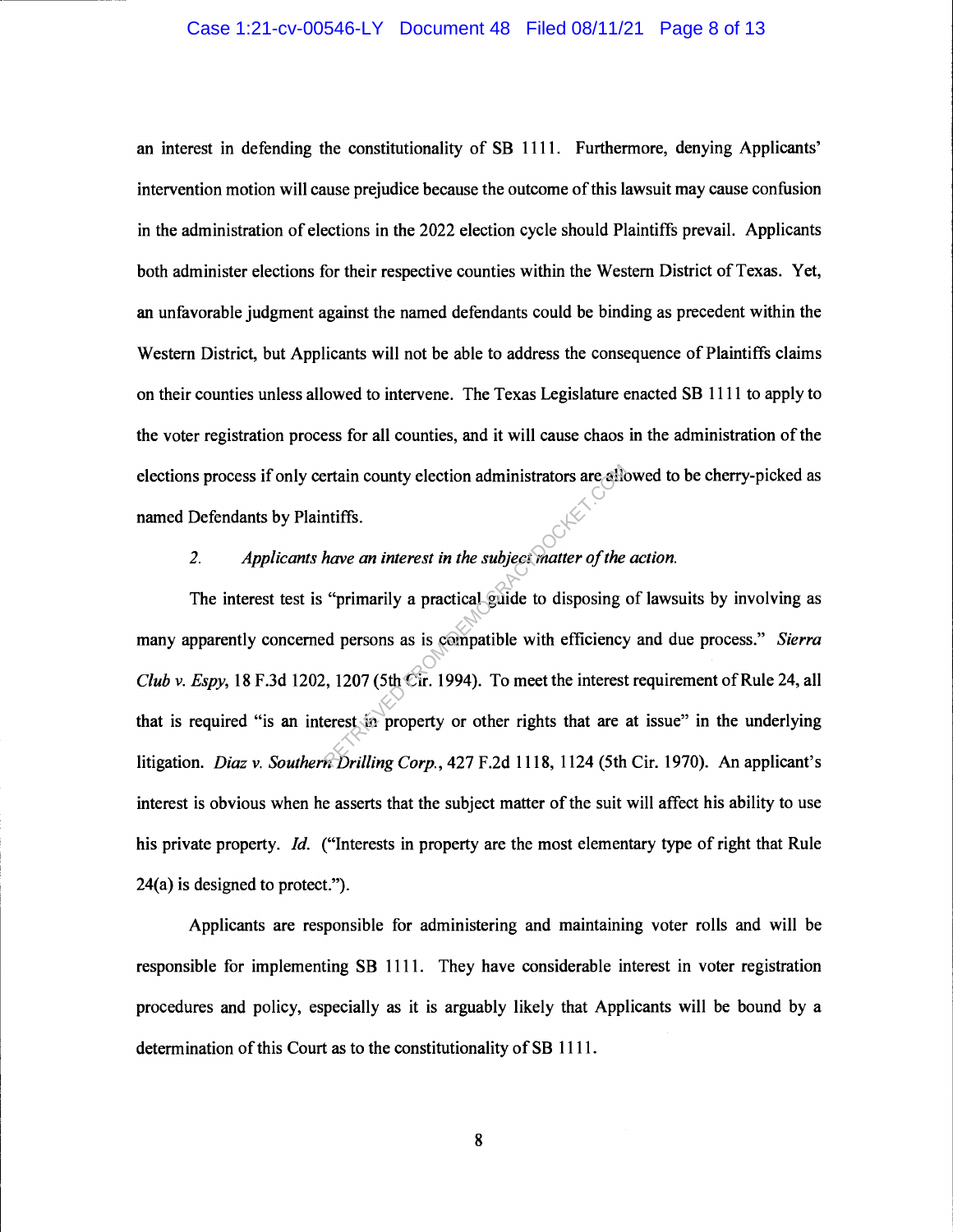#### 3. Applicants' interest will be impaired if they are not allowed to intervene.

To meet the third requirement, "the applicant must be so situated that disposition of the action may, as a practical matter, impair or impede, his ability to protect [his] interest." *Edwards* v. City of Houston, 37 F.3d 1097, 1107 (5th Cir. 1994). This is a low bar. For example, even the mere threat of "economic injury from the outcome of litigation" standing alone is sufficient. WildEarth Guardians v. U.S. Forest Serv., 573 F.3d 992, 996 (10th Cir. 2009).

In Sierra Club v. Espy, 18 F.3d at 1207, the court held that the association's interest would be impaired if not allowed to intervene because, as a practical matter, the interpretation of the regulation would affect the association's ability to collect timber.

Here, the issue in the litigation directly effects Applicants. Applicants are charged with voter registration in their counties and the administration of SB 1111 when effective. The outcome of this litigation will affect the way Applicants register voters for future elections and Applicants have an interest in maintaining the constitutionality of SB 1111. Example association's ability to collect timber.<br>
the litigation directly effects Applicants. A<br>
bounties and the administration of SB 1111 w<br>
the way Applicants register voters for future<br>
ining the constitutionality of S

4. Applicants' interests are not adequately represented by the existing parties.

The potential intervener has the burden of proving that the existing parties do not adequately represent her interest. Trbovich v. United Mine Workers, 404 U.S. 528, 538 n. 10 (1972). This burden, however, is "minimal." *Id.* The potential intervener need only show that the representation may be inadequate. Id.

In evaluating adequacy of representation, the court looks to three factors: "(1) whether the interest of a present party is such that it will undoubtedly make all of a proposed intervener's arguments; (2) whether the present party is capable and willing to make such arguments; and (3) whether a proposed intervener would offer any necessary elements to the proceeding that other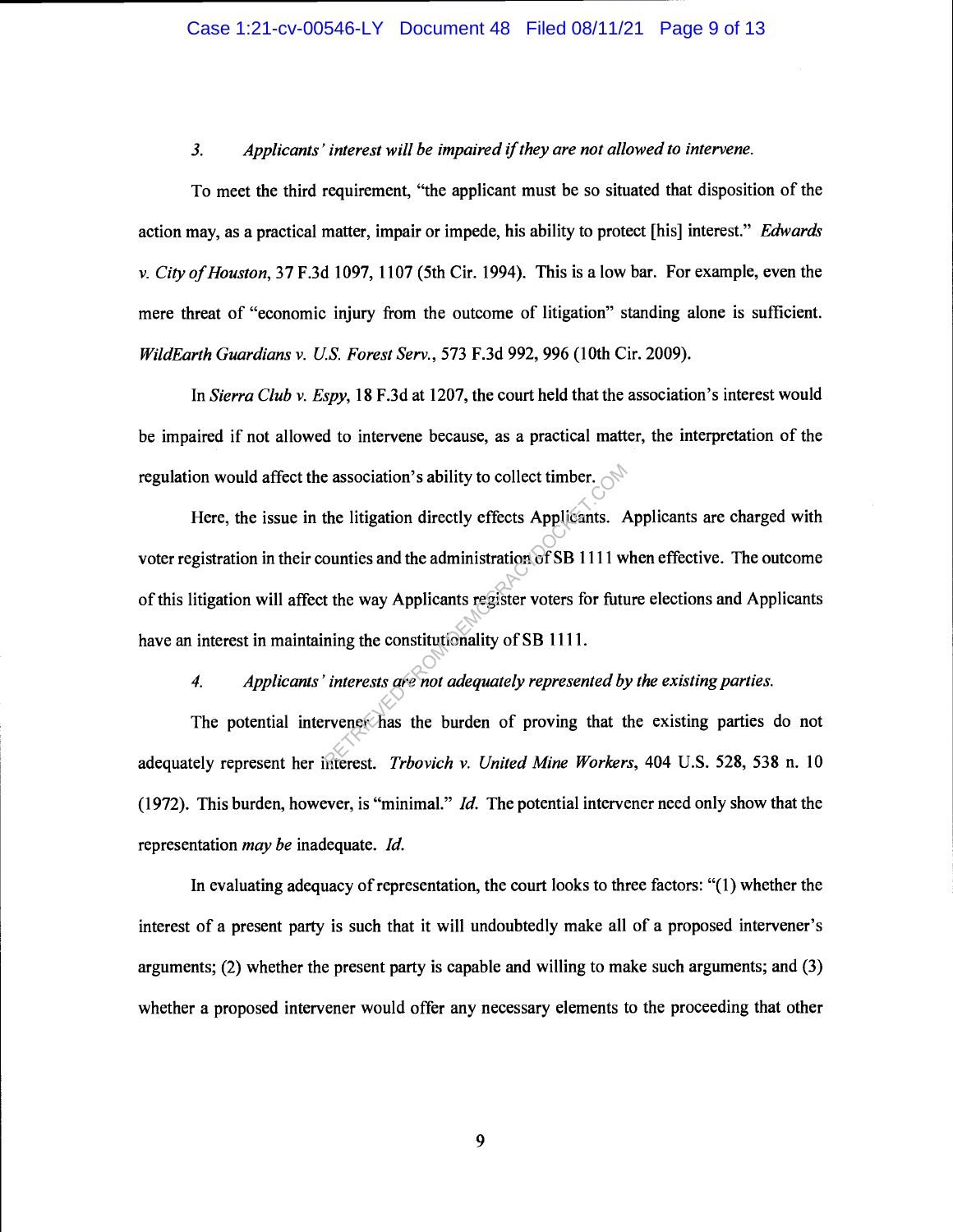#### Case 1:21-cv-00546-LY Document 48 Filed 08/11/21 Page 10 of 13

parties would neglect." Wolfsen Land & Cattle Co. v. Pac. Coast Fed'n of Fishermen's Associations, 695 F.3d 1310, 1316 (Fed. Cir. 2012).

Here, although Applicants and Defendants are all county officials responsible for voter registrations, there are differences between the urban group of Defendants and Applicants. Defendants are the voter registrars in six of the eight largest counties in Texas, with the smallest county, El Paso, county having  $836,062$  residents.<sup>3</sup> Medina County, by contrast, ranks sixty-fifth among the Texas counties with a mere 50,057 residents.<sup>4</sup> Similarly, Real County ranks 218<sup>th</sup> with 3,408 residents. The larger county Defendants maintain much larger budgets and staffs to administer voter registration. As such, the burdens imposed by voter registration guidelines are borne differently by large and small counties. An incorrectly registered voter in Real County is much more likely to decide an election than an incorrectly registered voter in Harris County because the single voter in Real is a much larger percentage of the electorate. While all counties desire accurate voter rolls, the smaller Applicant counties administer have a unique interest in maintaining their accuracy. on. As such, the burdens imposed by veteral<br>and small counties. An incorrectly register<br>ide an election than an incorrectly register<br>is a much larger percentage of the election<br>is a much larger percentage of the election<br>i

# B. IN THE ALTERNATIVE, PERMISSIVE INTERVENTION IS WARRANTED

Permissive intervention is authorized by a government officer or agency when the "party's claim or defense is based on a statute or executive order administered by the officer or agency." Fed. R. Civ. P. 24(b)(2)(A). The rule requires a proposed governmental intervenor to: (1) be a federal or state governmental officer or agency; (2) administer the statute, executive order, or regulation at issue; (3) file a timely motion; and (4) not cause undue delay or prejudice to the

 $\frac{4}{1}$  Id.

 $\overline{\mathbf{3}}$ See https://www.texas-demographics.com/counties by population (last accessed 8/9/21).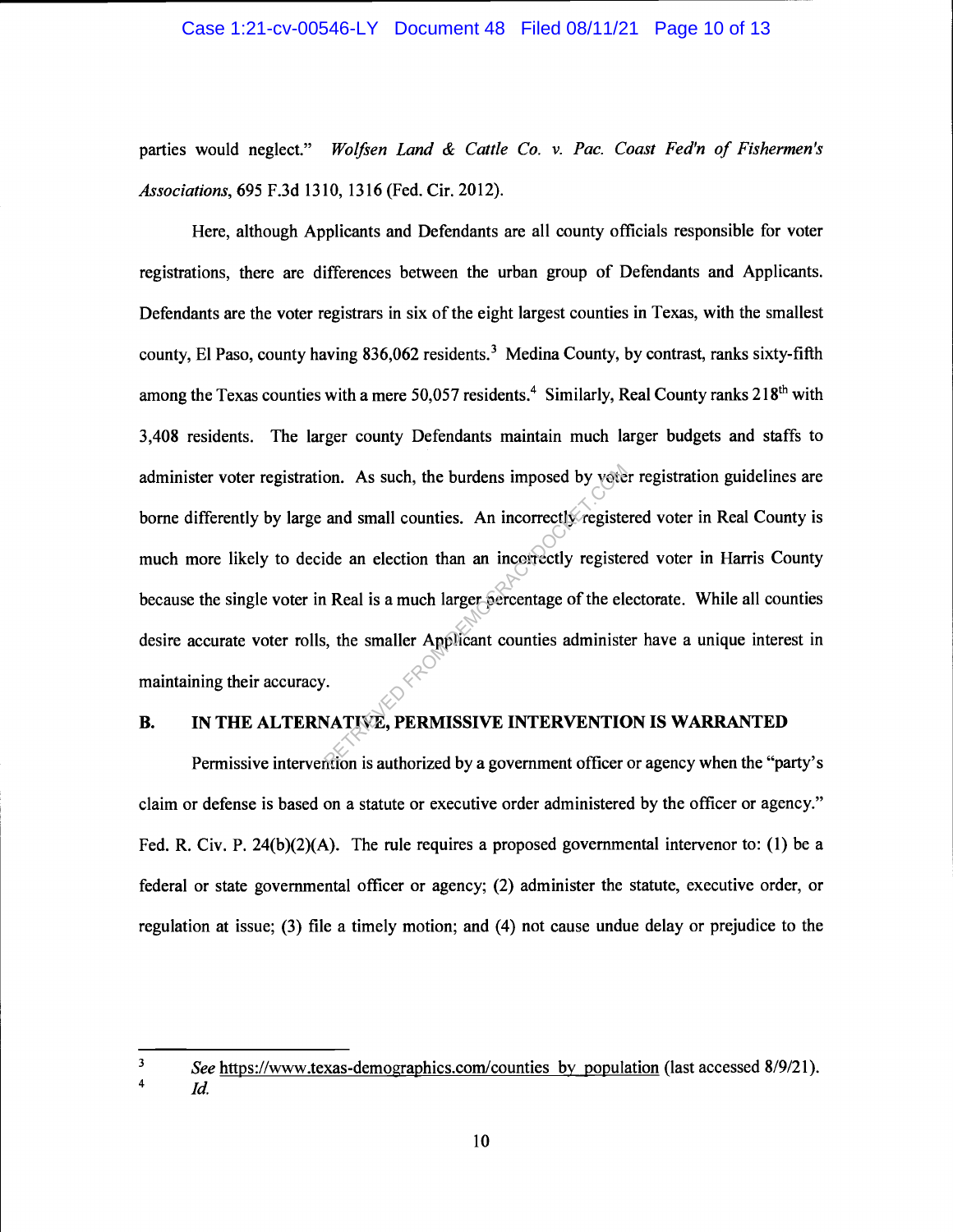#### Case 1:21-cv-00546-LY Document 48 Filed 08/11/21 Page 11 of 13

original parties' rights, if allowed to intervene. Perez v. Perry, 2013 U.S. Dist. LEXIS 137345, at

\*19 (W.D. Tex. Sep. 24, 2013).

There is no doubt that Applicants meet the first two elements. As the Texas Supreme Court

has stated:

"Statewide Texas elections are administered by county officials. Texas has 254 counties, more than any other state. They range in population from 134 people to over 4 million and in size from 149 square miles to over 6,000. Texas counties are 'legal subdivisions of the State', 'subordinate and derivative branch[es] of state government' that 'represent no sovereignty distinct from the state and possess only such powers and privileges as have been expressly or impliedly conferred upon them.' Before a county official can take "any action," that action's 'legal basis . . . must be grounded ultimately in the constitution or statutes."

State v. Hollins, 620 S.W.3d 400, 403-04 (Tex. 2020) (internal citations omitted). As discussed above, Applicants' motion is timely and granting the motion will not cause delay or prejudice to the original party's rights. A  $\mu$ ," that action's 'legal basis . . . must<br>
in the constitution or statutes."<br>
3d 400, 403-04 (Tex. 2020) (internal citation<br>
is timely and granting the motion will not<br>
ints should be allowed to intervene in this<br>
le

Therefore, Applicants should be allowed to intervene in this case under the permissive intervention portion of Rule 24.

# PRAYER AND CONCLUSION

THEREFORE, Applicants respectfully request the Court grant their motion to intervene as Intervenor-Defendants. Furthermore, Applicants request the Court accept their Answer attached as Exhibit A and order the Clerk to file.

Respectfully submitted,

 $\mathcal{C}_{\mathcal{A}}$ 

ROBERT HENNEKE Texas Bar No. 24046058  $rhenneke@text{exaspolicy.com}$ CHAD ENNIS Texas Bar No. 24045834 cennis@texaspolicy.com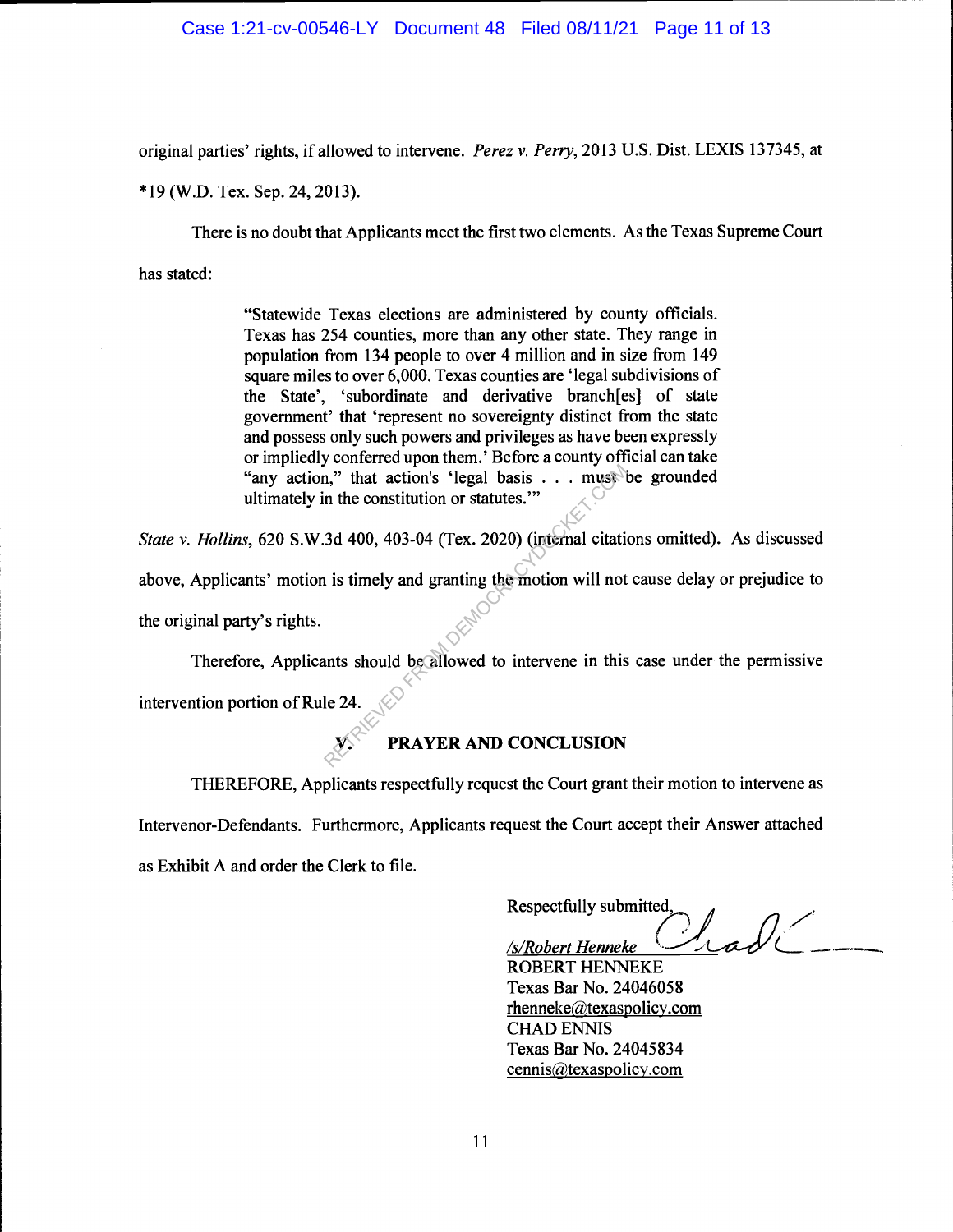CHANCE WELDON Texas Bar No. 24076767 cweldon@texaspolicy.com TEXAS PUBLIC POLICY FOUNDATION 901 Congress Avenue Austin, Texas 78701 Telephone: (512) 472-2700 Facsimile: (512) 472-2728

Attorneys for Intervenor-Defendants

## CERTIFICATE OF CONFERENCE

I certify that counsel for Applicants emailed counsel of record for Plaintiffs and Defendants to confer on the substance of Applicants' motion. Plaintiffs oppose Applicants' Motion. Counsel for the El Paso County Elections Administrator replied that she did not take any position on Applicants' Motion. Applicants did not receive responses from the other Defendants. RETRIEVED FROM DEMOC

<u>/s/Robert Henneke</u> (had

ROBERT HENNEKE